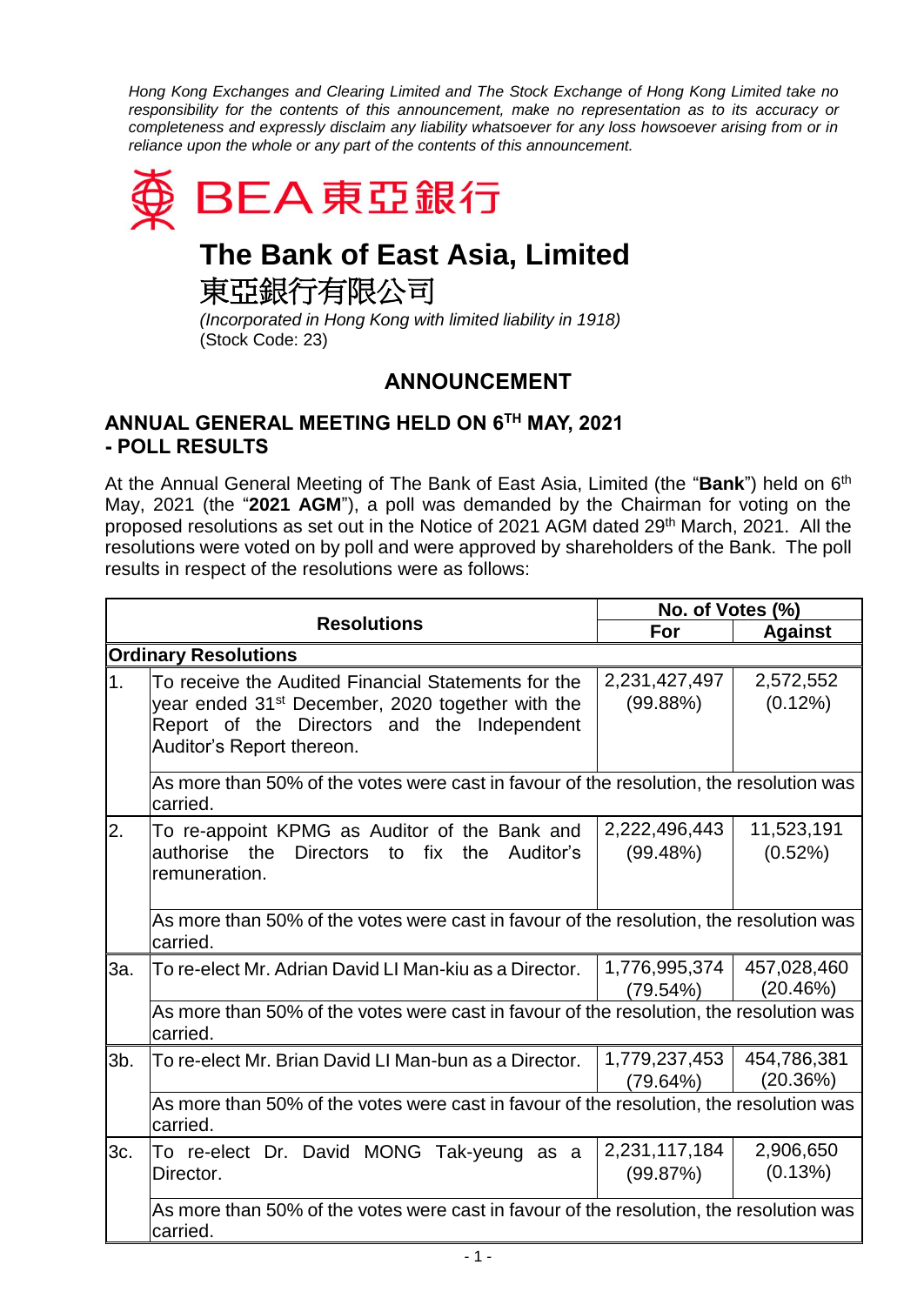| 3d. | To re-elect Dr. Francisco Javier SERRADO TREPAT<br>as a Director.                                           | 1,776,523,168<br>(79.52%)    | 457,496,140<br>(20.48%) |  |
|-----|-------------------------------------------------------------------------------------------------------------|------------------------------|-------------------------|--|
|     | As more than 50% of the votes were cast in favour of the resolution, the resolution was<br>carried.         |                              |                         |  |
| 4.  | To approve the adoption of the Staff Share Option<br>Scheme 2021.                                           | 1,632,132,976<br>(90.76%)    | 166,175,610<br>(9.24%)  |  |
|     | As more than 50% of the votes were cast in favour of the resolution, the resolution was<br>carried.         |                              |                         |  |
| 5.  | To grant a general mandate to the Directors to allot,<br>issue and deal with additional shares of the Bank. | 1,635,513,341<br>(71.76%)    | 643,566,634<br>(28.24%) |  |
|     | As more than 50% of the votes were cast in favour of the resolution, the resolution was<br>carried.         |                              |                         |  |
| 6.  | To grant a general mandate to the Directors to buy<br>back the Bank's own shares.                           | 2,232,748,027<br>$(99.94\%)$ | 1,271,281<br>$(0.06\%)$ |  |
|     | As more than 50% of the votes were cast in favour of the resolution, the resolution was<br>carried.         |                              |                         |  |
| 17. | To extend the general mandate granted to the<br>Directors pursuant to item 5.                               | 1,631,398,399<br>(71.58%)    | 647,570,176<br>(28.42%) |  |
|     | As more than 50% of the votes were cast in favour of the resolution, the resolution was<br>carried.         |                              |                         |  |

Notes:

- (1) The number of shares entitling the holders to attend and vote on the resolutions at the 2021 AGM: 2,918,988,684 shares
- (2) The number of shares entitling the holders to attend and abstain from voting in favour as set out in Rule 13.40 of the Rules Governing the Listing of Securities on The Stock Exchange of Hong Kong Limited (the "**Listing Rules**"): Nil
- (3) The number of shares of holders that are required under the Listing Rules to abstain from voting: Nil
- (4) No parties have stated their intention in the circular containing the Notice of 2021 AGM to vote against or abstain from voting on the relevant resolutions at the 2021 AGM.
- (5) The poll results were subject to scrutiny by KPMG, Certified Public Accountants, whose work was limited to certain procedures requested by the Bank to agree the poll results summary prepared by the Bank to poll forms collected and provided by the Bank to KPMG. The work performed by KPMG in this respect did not constitute an assurance engagement made in accordance with Hong Kong Standards on Auditing, Hong Kong Standards on Review Engagements or Hong Kong Standards on Assurance Engagements nor did it include provision of any assurance or advice on matters of legal interpretation or entitlement to vote.

For and on behalf of The Bank of East Asia, Limited **Alson LAW Chun-tak** *Company Secretary*

Hong Kong, 6<sup>th</sup> May, 2021